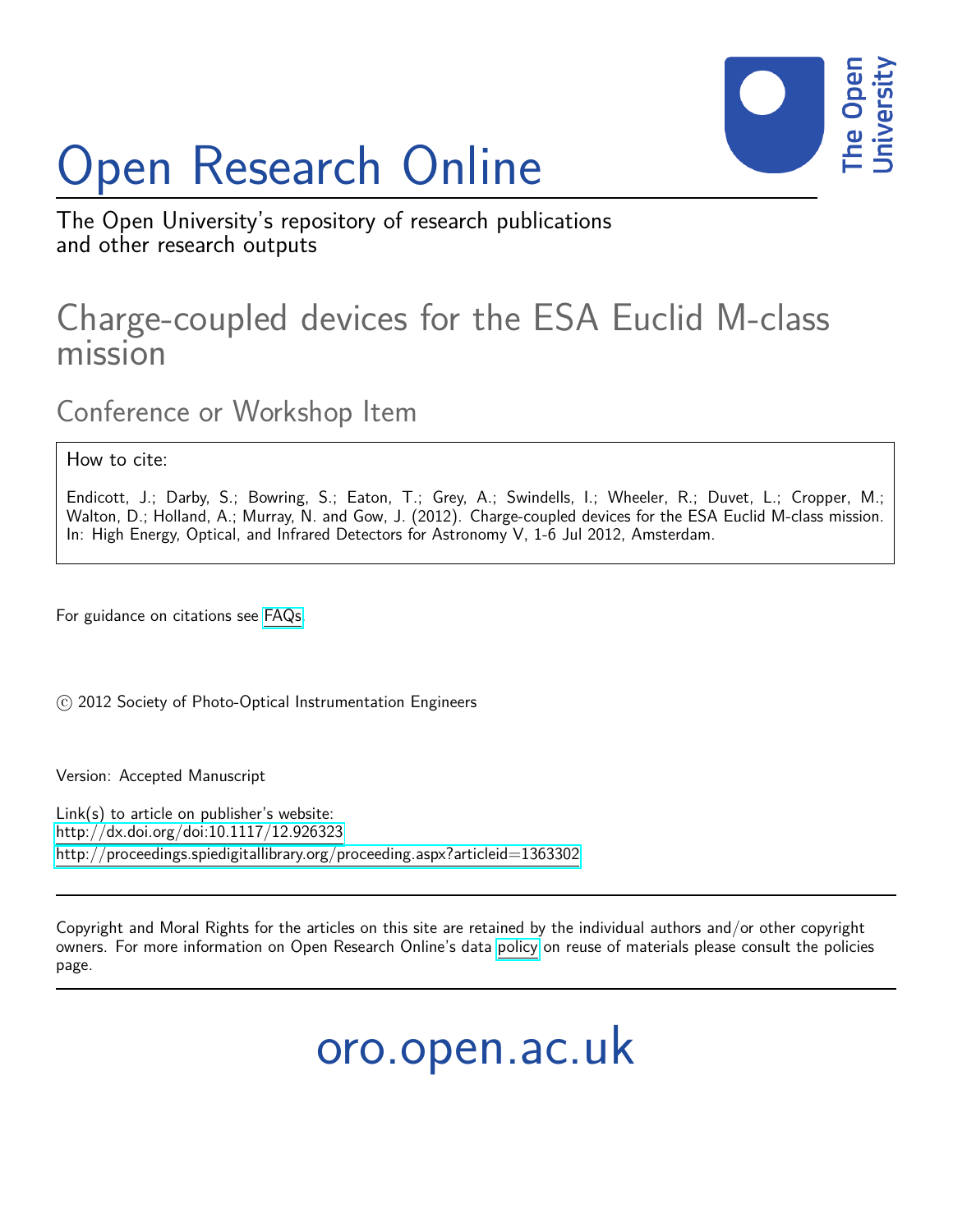# **Charge-Coupled Devices for the ESA Euclid M-class Mission**

J. Endicott<sup>\*a</sup>, S. Darby<sup>a</sup>, S. Bowring<sup>a</sup>, D. Burt<sup>a</sup>, T. Eaton<sup>a</sup>, A. Grey<sup>a</sup>, I. Swindells<sup>a</sup>, R. Wheeler<sup>a</sup>, L. Duvet<sup>b</sup>, M. Cropper<sup>c</sup>, D. Walton<sup>c</sup>, A. Holland<sup>d</sup>, N. Murray<sup>d</sup> & J. Gow<sup>d</sup> <sup>a</sup>e2v technologies (UK) Ltd, 106 Waterhouse Lane, Chelmsford, CM1 2QU, UK <sup>b</sup>European Space Agency, Keplerlaan 1, 2200AG Noordwijk, The Netherlands Mullard Space Science Laboratory, Holmbury St. Mary, Dorking, Surrey RH5 6NT, UK <sup>d</sup>e2v Centre for Electronic Imaging, DPS, The Open University, Milton Keynes, MK7 6AA, UK

#### **ABSTRACT**

The European Space Agency has funded e2v's development of an image sensor for the visible instrument in the Euclid space telescope. Euclid has been selected for a medium class mission launch opportunity in 2020. The project aims to map the dark universe with two complementary methods; a galaxy red-shift survey and weak gravitational lensing using near infrared and visible instruments. The baseline for the visible instrument was to be the CCD203-82, which has been successfully flown on NASA's Solar Dynamics Observatory. However, to optimise the device for Euclid, e2v have designed and manufactured the CCD273-84. This device has a higher-responsivity lower-noise amplifier, enhanced red response, parallel charge injection structures and narrower registers which improve low signal charge transfer efficiency. Development models for Euclid have been manufactured with a thinner gate dielectric than standard for improved tolerance to ionising radiation. This paper describes the imager sensor in detail and focuses on the novel aspects of the device, package and interface.

**Keywords:** Si CCDs, advancements in detector design and fabrication, novel detector designs

#### **1. INTRODUCTION**

Euclid has been selected for launch in 2020 to map the dark universe. The data generated by the telescope will be used to study the role of dark matter and energy in the evolution of the Universe. It will enable current models to be tested including the validity of modifications to general relativity. The dataset will also be utilised in wider studies beyond the scope of the mission for many years to come<sup>1</sup>.

The visible instrument will be dedicated to the weak gravitational lensing method where the mission will survey 15,000 square degress of the extragalactic sky with a resolution of 0.2 arcsecond in the wavelength range of 550-900nm. The survey will measure the shapes of more than 2 billion galaxies to study the orientation and distortion of these by the gravitational field along the optical path. The results of the survey will reveal the dark matter distribution and cosmological structures from their gravitational effect on the images.

The precision with which the Euclid visible image sensors can measure the shapes of galaxies is of paramount importance to the success of the mission. In order to achieve this aim, e2v Charge-Coupled Devices (CCDs) are selected over CMOS image sensors or infrared detectors operated in the visible range because of their higher dynamic range, lower noise, superior uniformity and extensive heritage in space missions.

The baseline sensor for the mission was e2v's CCD203-82, initially developed for NASA's Solar Dynamics Observatory (SDO) Atmospheric Imaging Assembly (AIA) and Helioseismic and Magnetic Imager (HMI) instruments. With the launch of SDO in 11th of February 2010, 6 sensors are currently in operation on the AIA and HMI instruments.

The CCD203-82 is a 4k x 4k pixel sensor with each pixel 12 μm x 12 μm. To optimise the device for Euclid, e2v have designed and manufactured the CCD273-84. This device has a higher-responsivity lower-noise amplifier, enhanced red response through the adoption of thicker deep depleted silicon, parallel charge injection structures and narrower registers which improve low signal charge transfer efficiency with respect to the CCD203-82.

This paper describes the CCD273-84 sensor in detail and focuses on the novel aspects of the device, package and interface.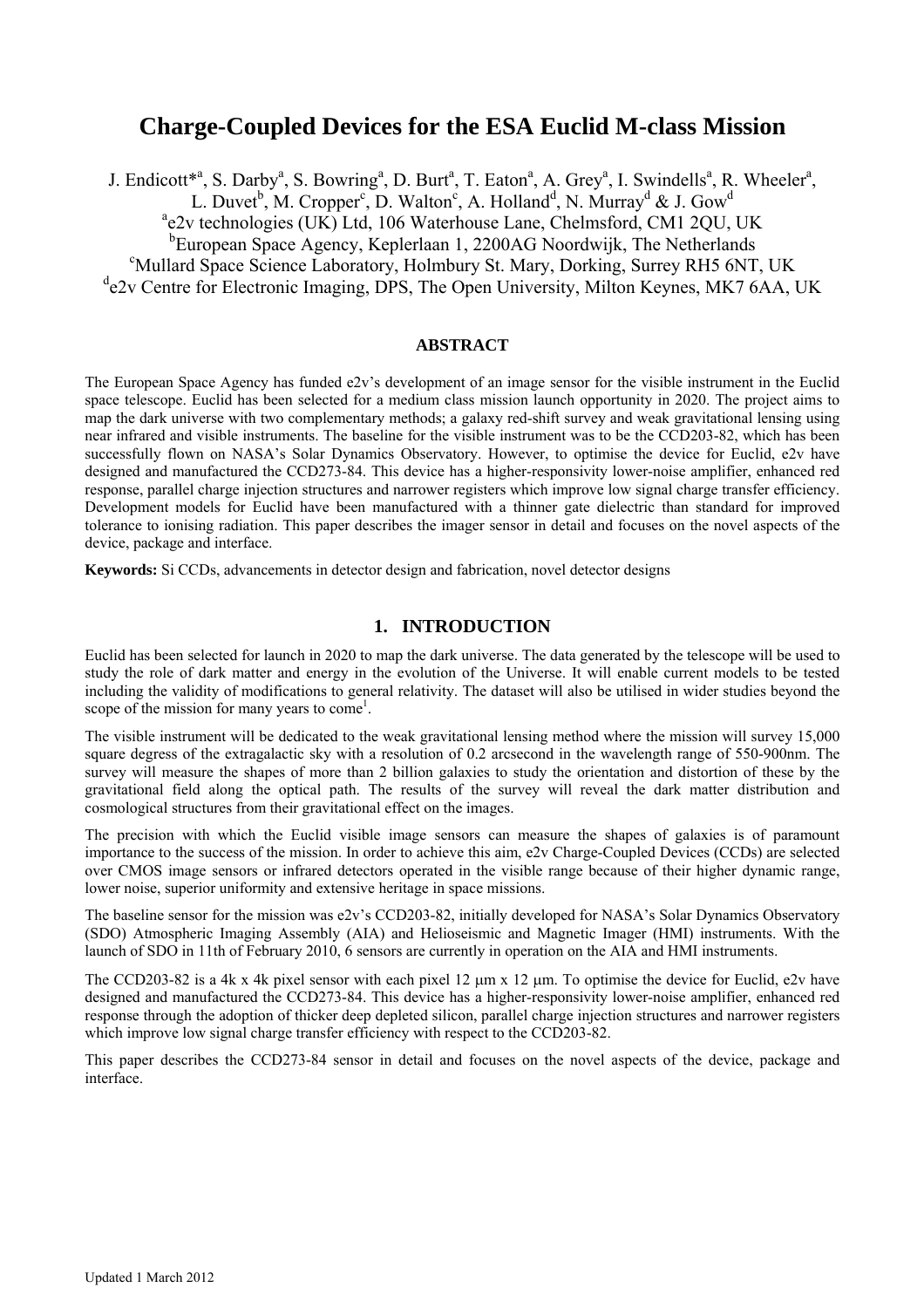### **2. CHANGES TO THE CCD203-82**

The CCD203-82 was designed to accommodate binning of multiple lines into the serial read-out register. This feature has two impacts on the performance of the sensor. The first is that the CCD output amplifier has to have a lower responsivity and correspondingly higher noise than a circuit that is optimised for the capacity of the image pixel. The second is that the serial register width needs to be increased to handle the large binned signals.

The Euclid visible instrument requires the full resolution afforded by the image area and will not need to use the binning capability. A higher-responsivity lower-noise amplifier can thus be used. This change also lead to the removal of the second output gate from the CCD203-82 as the design was revised to make the CCD273-84.

With a higher responsivity amplifier the charge handling capacity of the serial register now far exceeds the requirements of the image area pixel. A narrower serial register can thus be used as this confines the charge to a smaller volume of silicon and improves the charge transfer efficiency, particularly later in the mission when the effects of displacement damage from energetic particles begin to take their toll. This change helps preserve the signals representing the shapes of the galaxies during the serial transfer of the charge packets during read-out.

A third change to the CCD203-82 was identified for the Euclid CCD development. The instrument will use 4 output ports to read out each 2k x 2k quadrant. In this scheme the device is read out without transferring charge across the centre of the detector. A charge injection structure can thus be included in the centre of the device to inject a line of charge that can be transferred through the device in over-scan rows when the images are read out. The injected charge can fill any empty traps in the device and could potentially improve the charge transfer efficiency. The incorporation of the charge injection structure will sacrifice 4 rows of the image area, representing less than 0.1% of each device. If the improvement is considered to be less important than the loss of image area, the structure can be replaced by imaging pixels for the flight devices.

The three improvements to the baseline CCD have been included in the design of a breadboard model for Euclid. Charge injection schemes will be studied in detail using the baseline operating conditions for the Euclid CCDs. It is envisaged that each image will be acquired with an integration time of at least 400 seconds at a temperature of -120°C. The low temperature is specified to minimise dark current to such a level that the long exposure time enables faint sources to be detected.

Although there can be some advantage in optimising the read-out rates and temperature, the charge transfer efficiency is fundamentally limited by the different trap species generally present in silicon. However, these detectors will see a diffuse optical background that may serve to keep the traps filled. The combination of the diffuse optical background and charge injection described earlier may prove to limit the effects of radiation damage and extend the performance and potential duration of the mission.

#### **3. EUCLID CCD273 DESIGN DETAILS**

Figure 1 shows a schematic of the CCD273-84. The device is split into top and bottom halves by a central Charge Injection (CI) structure. The CI structure consists of a central drain with adjacent pairs of injection gates. The second gate, IG2, contains a "notch" to allow a small controlled amount of charge to be transferred into the image pixels. The CI structure is discussed in detail in below.

Between the central CI structure and the registers at the top and bottom of the device are the two image area sections, A and D. The nomenclature arises from  $e2v$  designs of large area devices which have the flexibility to be manufactured as split frame transfer devices, and thus require image sections A, B, C and D.

Each image section is 2066 rows by 4096 columns where each pixel is 12 x 12  $\mu$ m<sup>2</sup> with a four phase electrode structure. Between the images areas and the registers is a transfer gate that enables the critical transfer into the register to be independently controlled.

The images are read out through 4 ports, one at each end of the split registers at the top and bottom of the device. A full half image section can be read out through a single amplifier by reversing the direction of charge transfer in the second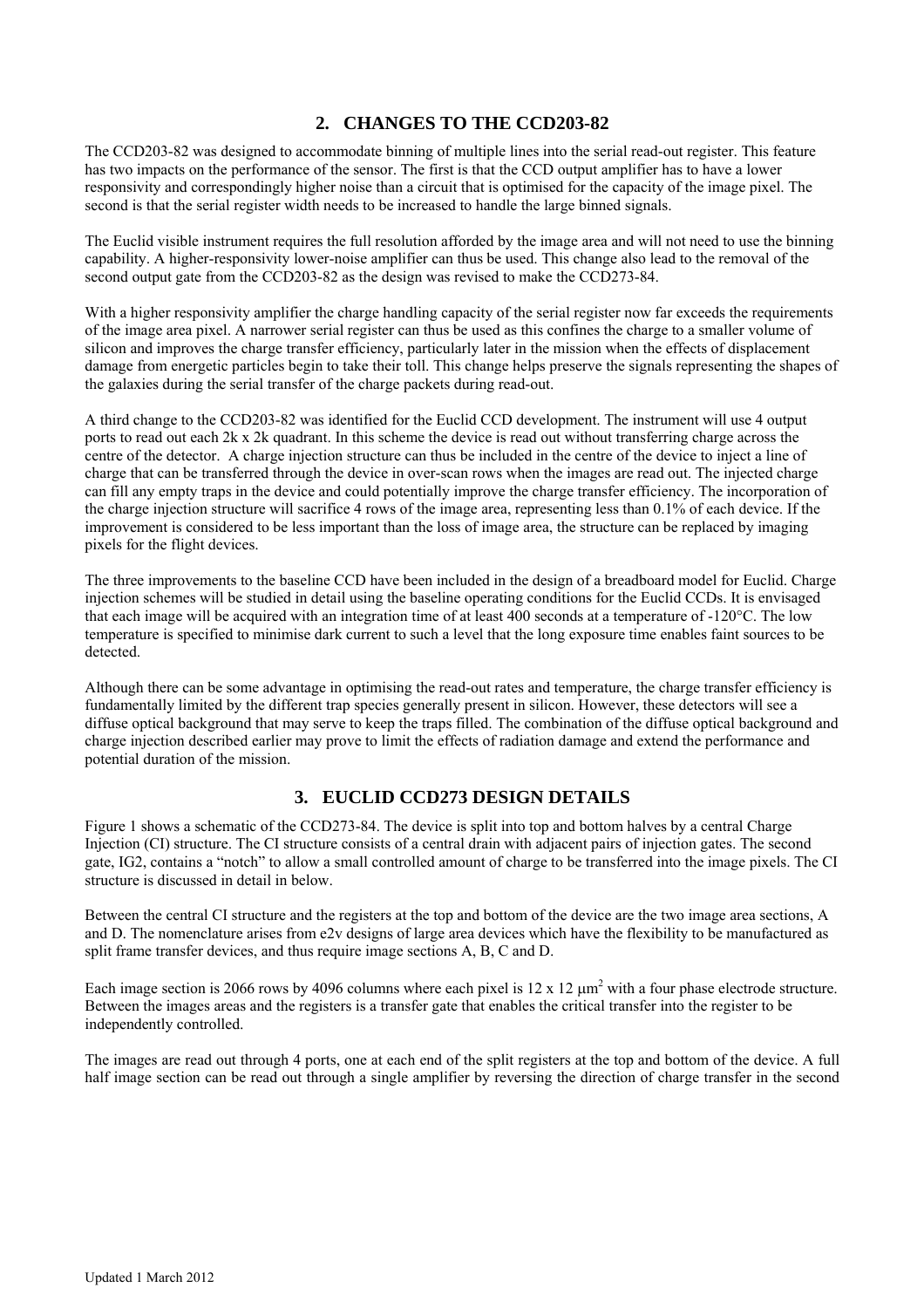half of the register. The registers consist of three phase elements, which is the standard approach for the majority of e2v's devices. The register channel width allows a linear signal handling capability of up to 150% of that of the pixel Full Well Capacity (FWC).

Each output port consists of a pair of read out amplifier circuits. The "real" circuit is used to read out the signal from the CCD, and the "dummy" circuit can be used to suppress common mode noise. Inputting these channels to an off-chip differential amplifier suppresses correlated noise but increases uncorrelated noise by √2. Should the dummy amplifiers not be required, they can be powered down through a separate Output Drain supply.

The output circuit of the device was a duplication of a standard low-noise high-responsivity amplifier design. Minor modification were made to widen the reset transistor and the channel across the output gate to alleviate the narrow channel effect which is more severe on deep depleted material. The narrow channel is known to cause a higher threshold voltage in transistors.



Figure 1 is a schematic of the CCD273-84.

The novel aspects of the CCD273-84 design were the use of a thinner gate dielectric in conjunction with high resistivity (1500 ohm.cm) deep depleted material and the introduction of the charge injection structure.

The use of thinner gate dielectrics and deep depleted material has been demonstrated on previous devices independently. For example, the thinner gate dielectric was used on the CCD203-82s flown on NASA's Solar Dynamics Observatory in 2010 and the Gaia Red Photometer CCDs were manufactured on deep depleted material. The predicted performance for the Euclid CCD273 was determined from rigorous device modeling, supported by compensated comparisons with existing measurements.

The charge injection structure incorporated in the Euclid CCD design represents an improvement on previous realisations of the function. In the past, charge injection has been implemented using a single gate, or pair of gates across the top of a device. Figure 2 shows some data generated by operating a previous device with continuous row-by-row parallel clocking. Charge was injected for 100 rows before switching off the charge injection for 100 rows. This was repeated four times, so that an image with a 1,000 rows was produced. The profile along a column shows the transition in the image between rows where charge is and is not injected is very sharply defined, indicating reliable switching and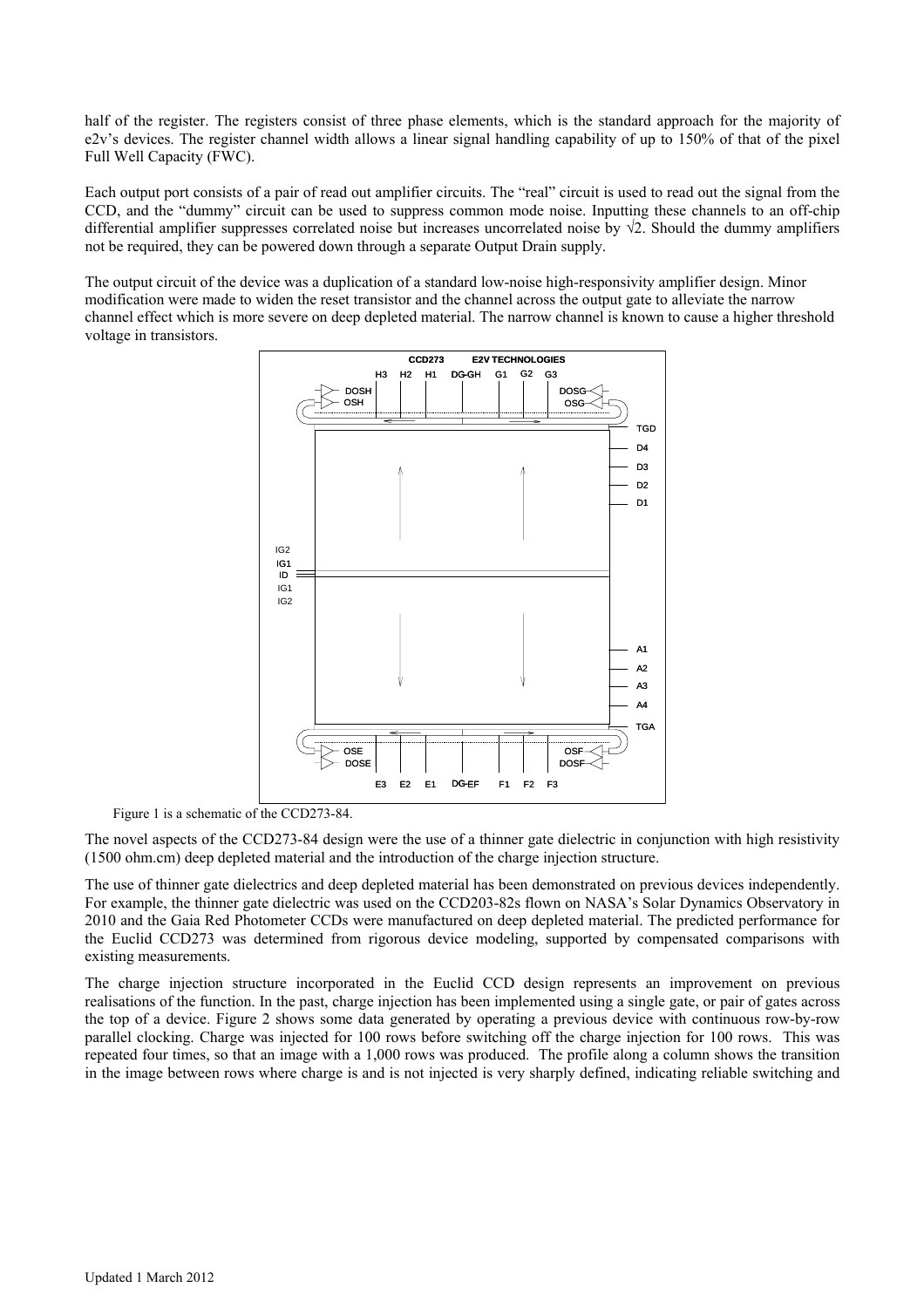low charge transfer inefficiency. The profile along a row shows short range column-to-column non-uniformity in the injected signal. From the results shown in Figure 2 the short range variation is equivalent to a random voltage difference of about 200 mV peak-peak, probably through threshold effects. The long range variation is of a similar value, probably through the modulating influence of clocking the adjacent image phases.



Figure 2 shows an image of a sequence of charge injection over several groups of 100 rows. The profile to the right is taken along the central column and the profile to the bottom of the image is taken along a row in the  $4<sup>th</sup>$  block of injected signal from the bottom. The values are signal in ADU.

For Euclid where the aim was to inject uniform low levels of signal to fill traps generated by radiation damage, e2v proposed and designed a "notch" within the IG2 injection gate as shown in Figure 3. The drawn notch area is 3.5μm long by 4μm wide, and is defined by a separate p-type implant which is also used to reinforce the column isolation. One proposed method of operation is shown in Figure 3 where a fixed quantity of charge can be injected into the notch by pulsing the injection drain low. Once the drain has returned to a high value, the first image phase is taken high allowing the charge to transfer from the notch into the first row.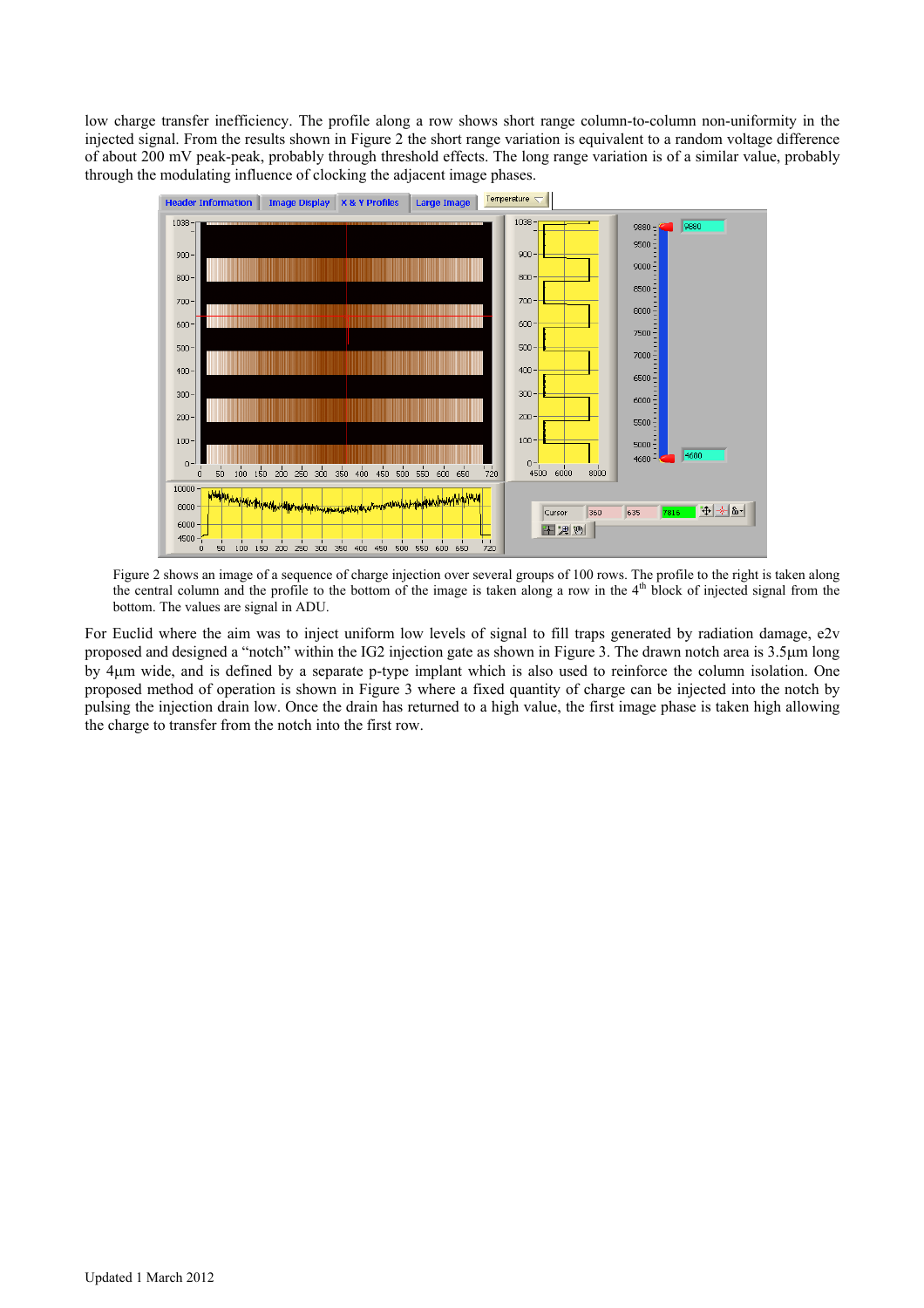

Figure 3 shows a sketch of one way to operate the Euclid CCD273 charge injection structure. The notch feature in IG2 was incorporated to provide uniform small signal injection.

The quantities of injected charge are dependent on the notch geometry and manufacturing process. For this device an injection charge of 5600e- ±50% was anticipated. The large uncertainty was due to the specified process combinations (1500Ωcm starting material and a thin gate dielectric) for Euclid having not been characterised for charge injection.

Figure 4 shows two row profiles for a front illuminated CCD273-84. The profiles are from single rows of injected charge into the A and D image sections of the device. The profiles show a variation of approximately 2ke- across each row and a difference of 4ke- in the amount of signal injected into each half. The variation along a row amounts to approximately 16mV (using a responsivity of  $\frac{8\mu V}{e}$ ), which is a significant improvement over a simple two gate structure. The asymmetry between the injection into the top and bottom half of the device is still a subject of investigation.



Figure 4 shows two row profiles of injected signal for a front illuminated CCD273-84.

Alternative methods of charge injection that are expected to yield further improvements in uniformity are the use of a diode cut-off method or the use of a serial parallel structure. The diode cut-off method uses a single injection gate and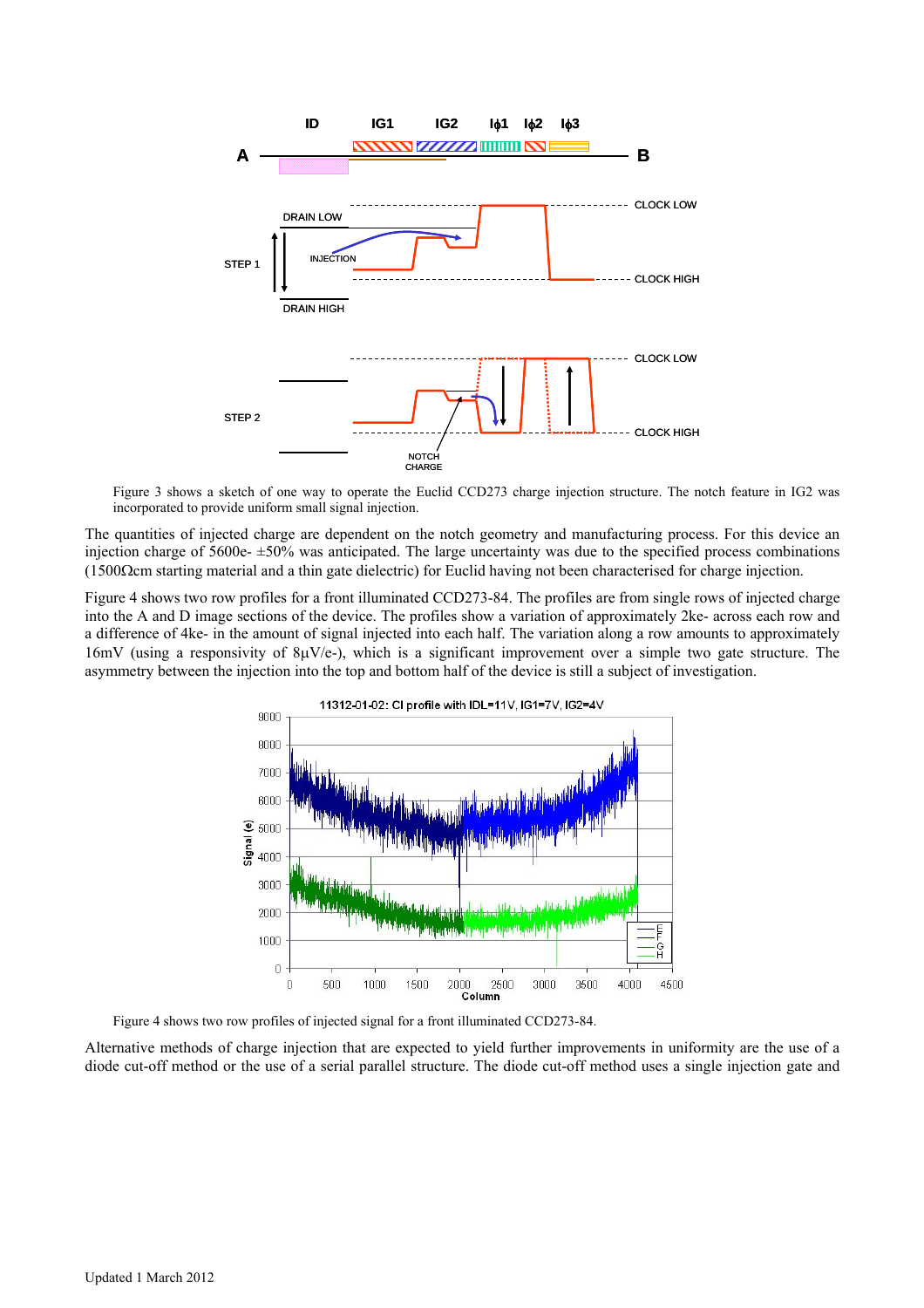constant current source. The rationale for this method is that the constant current source will uniformly fill a potential well. The downside of this approach is that it is anticipated to be harder to implement with space electronics. The serial parallel structure relies on a single small area injection gate to provide a reproducible injection level into a register. Once the register is filled, a uniform row is transferred into the image section. The downside of this technique is that each line of injected charge takes far longer to generate. Both these methods would require demonstration in a working device and currently uniform low signal level charge injection is no longer a requirement for Euclid.

The charge injection structure does have a further advantage in that the drain prevents bright sources in the lower half of the device from corrupting the corresponding column in the top half of the device. For this reason alone, the structure will be retained in the mission Flight Model requirements.

#### **4. EUCLID PACKAGE DESIGN**

The Euclid visible instrument focal plane will consist of an array 6 x 6 CCDs maintained at a temperature of -120°C. Each device is cooled by direct contact with the cold optical bench. The flexible cable between the CCD and the warm front end electronics provides a thermal break and the electrical interface. Figure 5 shows a front illuminated CCD273- 84 on a handling jig with two flexible cables extending away from the package.



Figure 5. Figure 5 (left) shows a front illuminated CCD273-84 on a handling jig with two flexible cables extending away from the package. The picture on the right shows the reverse side of the package where the undercut holes house inserts for handling and alignment tools and the mounting studs.

The Euclid CCD package is manufactured from Silicon Carbide (SiC) and contains various undercut holes to fit threaded inserts that provide the different mechanical interfaces. Silicon carbide is a desirable material for CCD packages as it has a close thermal expansion match to silicon and a high thermal conductivity.

Figure 5 shows top surface (sky facing) and bottom surface (optical bench facing) views of the whole device assembly. The assembly consists of the die, flexible cables with micro-D connectors, Platinum Resistance Thermistors (PRTs), threaded inserts for handling rods and alignment tools, and three studs with shims attached to inserts in the package.

The studs and shims provide the mechanical and thermal interface to the instrument. The shims are clamped to undercut holes in the SiC package by the stud, and are the thermal interface for cooling the package. The studs enable the packages to be secured to the optical bench, and the combination of the studs and shims enable e2v to specify a precise package height tolerance and image area flatness.

## **5. KEY SPECIFICATIONS OF THE EUCLID CCD**

The following table outlines the key performance parameters of the Euclid CCD at the specified characterisation temperature. The information is extracted from the Euclid CCD Specification<sup>2</sup>.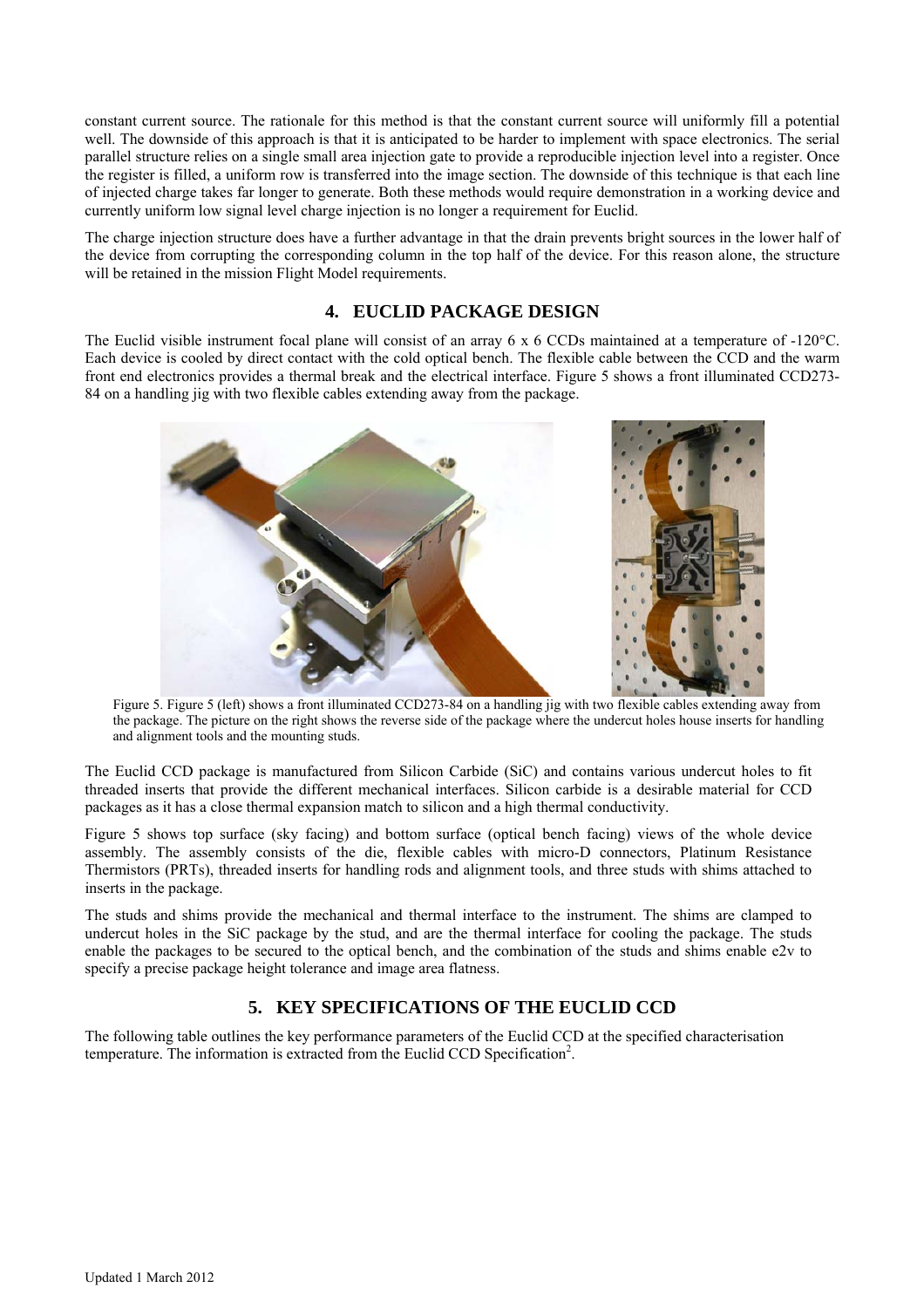|  | Table 1 outlines the key performance parameters of the Euclid CCD. |
|--|--------------------------------------------------------------------|
|  |                                                                    |

| <b>Parameter</b>                                   | Specification        | <b>Target</b> |
|----------------------------------------------------|----------------------|---------------|
| CCD characterisation temperature, °C               | $-123 + 15^{\circ}C$ |               |
| Pixel Size, $\mu$ m x $\mu$ m                      | 12.0                 |               |
| Number of Pixels, Full Frame                       | 4096 x 4096          |               |
| Image Area Peak-to-Valley Flatness, um             | $\leq 20$            |               |
| Package Height Tolerance, µm                       | $\leq \pm 15$        |               |
| Minimum Quantum Efficiency, %                      |                      |               |
| 550 nm                                             | 83                   | 86            |
| 750 nm                                             | 83                   | 86            |
| 950 nm                                             | 23                   | 28            |
| Full Well Capacity, ke-                            | $\geq 175$           | 200           |
| Dark Signal, e-/pixel/hr at 153K                   | $\leq$ 2             | 0.01          |
| Photo Response Non-Uniformty, %                    |                      |               |
| 550 nm                                             | $\leq 3.0$           |               |
| 750 nm                                             | $\leq 3.0$           |               |
| 950 nm                                             | $\leq 5.0$           |               |
| Noise at 70kpixels/s, e- rms                       | $\leq$ 3.6           | 2.8           |
| <b>Charge Transfer Efficiency</b>                  |                      |               |
| Parallel                                           | $\geq$ 99.9995       |               |
| Serial                                             | $\geq$ 99.9995       |               |
| Output Amplifier Responsivity, µV/e-               | $6.0 - 8.0$          | 7.0           |
| Linearity, %                                       | < 4.0                | 3.0           |
| Power Dissipation, mW                              |                      |               |
| Static (On chip) for 4 single ports                | < 52                 | 40            |
| Dynamic and Static (On chip) for 4 single<br>ports | < 60                 | 46            |
| Mass, g                                            | < 80                 |               |

#### **6. CONCLUSIONS**

This paper has described the changes to the CCD203-82 that have been made to optimize a 4k x 4k CCD for the Euclid mission. The Euclid CCD273-84 device and package design details have been outlined. Specific emphasis has been given to the description of the charge injection structure as this was a novel feature of the device. Finally, an outline of the key device performance specifications has been summarised.